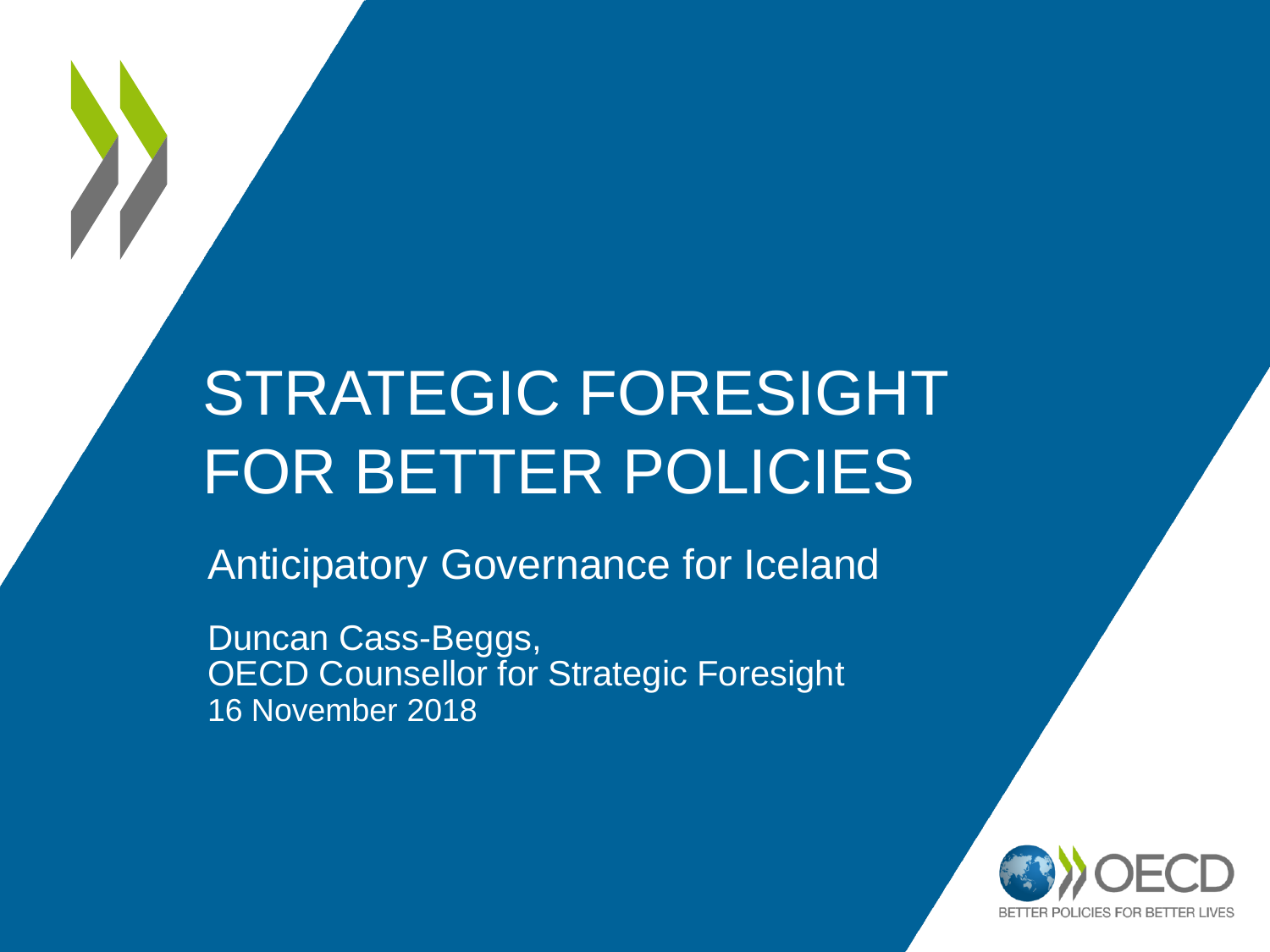

## **Mission:** strengthen capacity to anticipate and prepare for emerging policy issues

- across the OECD
- $\triangleright$  in national governments, and
- $\triangleright$  in global policy dialogue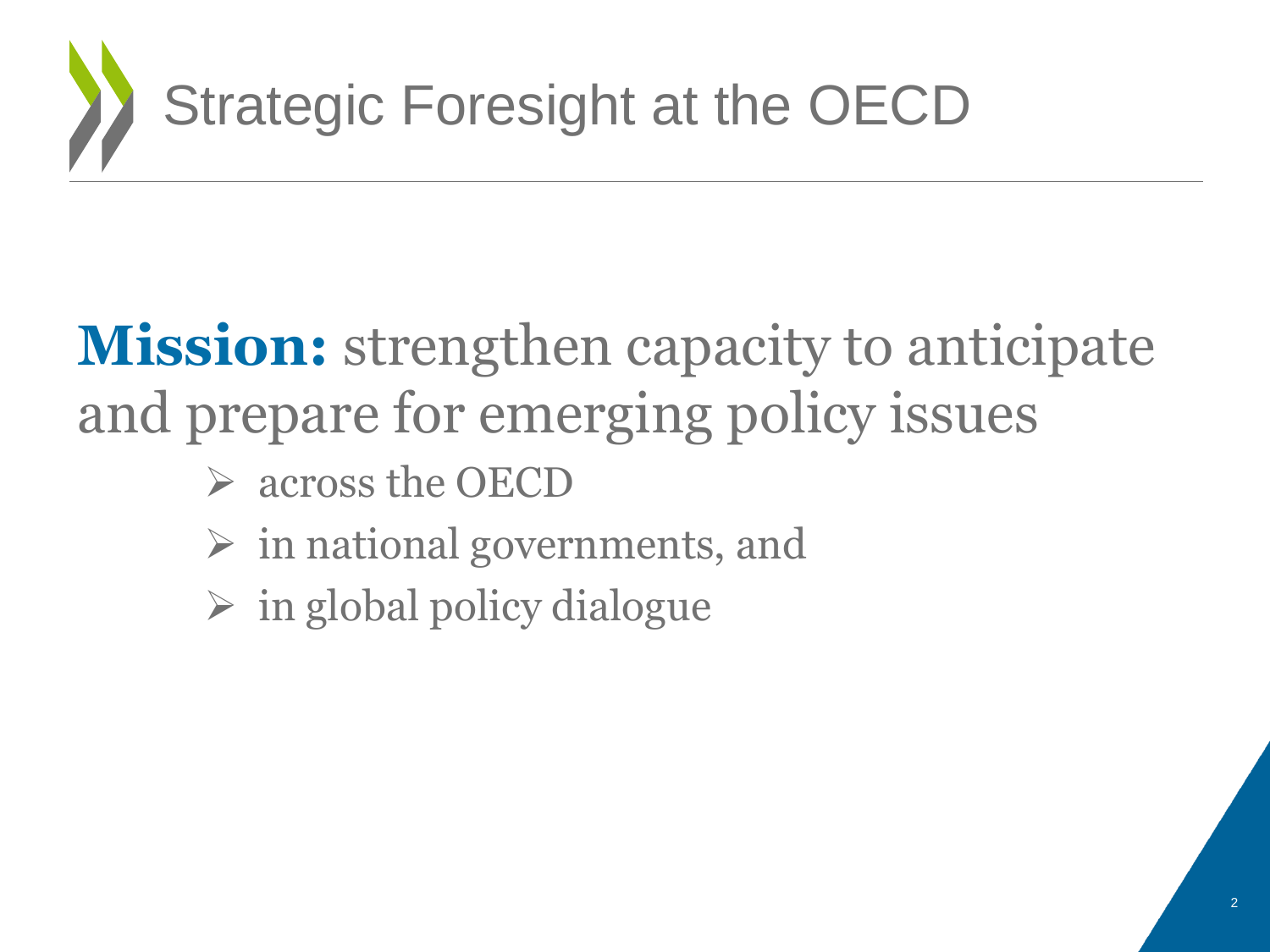

 $\checkmark$  An approach to think systematically about the future to inform decision making

### **\*** Not predictions or forecasts

Exploring and preparing for alternative plausible futures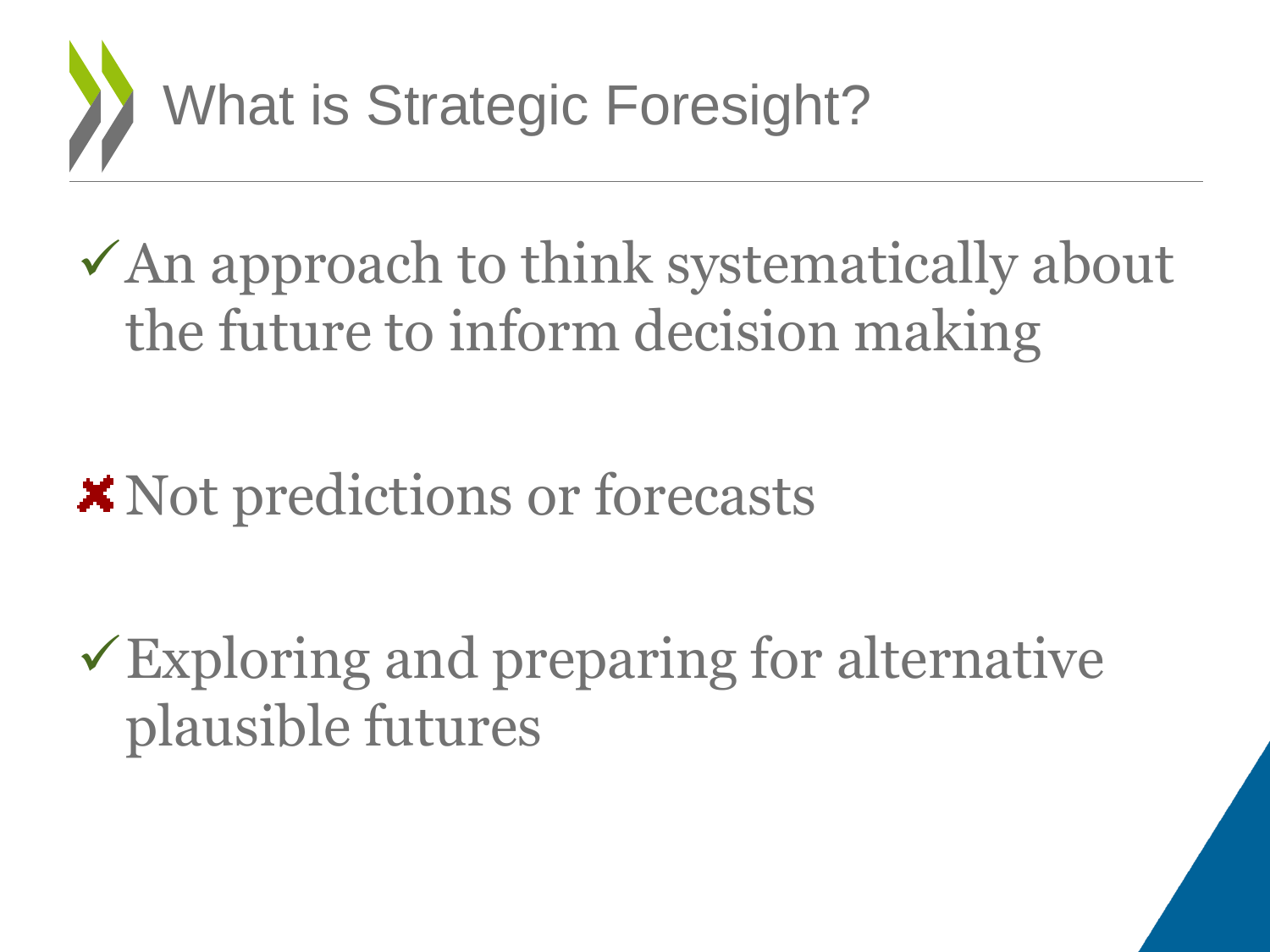# Looking beyond the "expected future"



Source: [http://www.horizons.gc.ca/eng/content/modul](http://www.horizons.gc.ca/eng/content/module-1-introduction-foresight-presentation) e-1-introduction-foresight-presentation

Adapted from Original: Charles Taylor, Army War College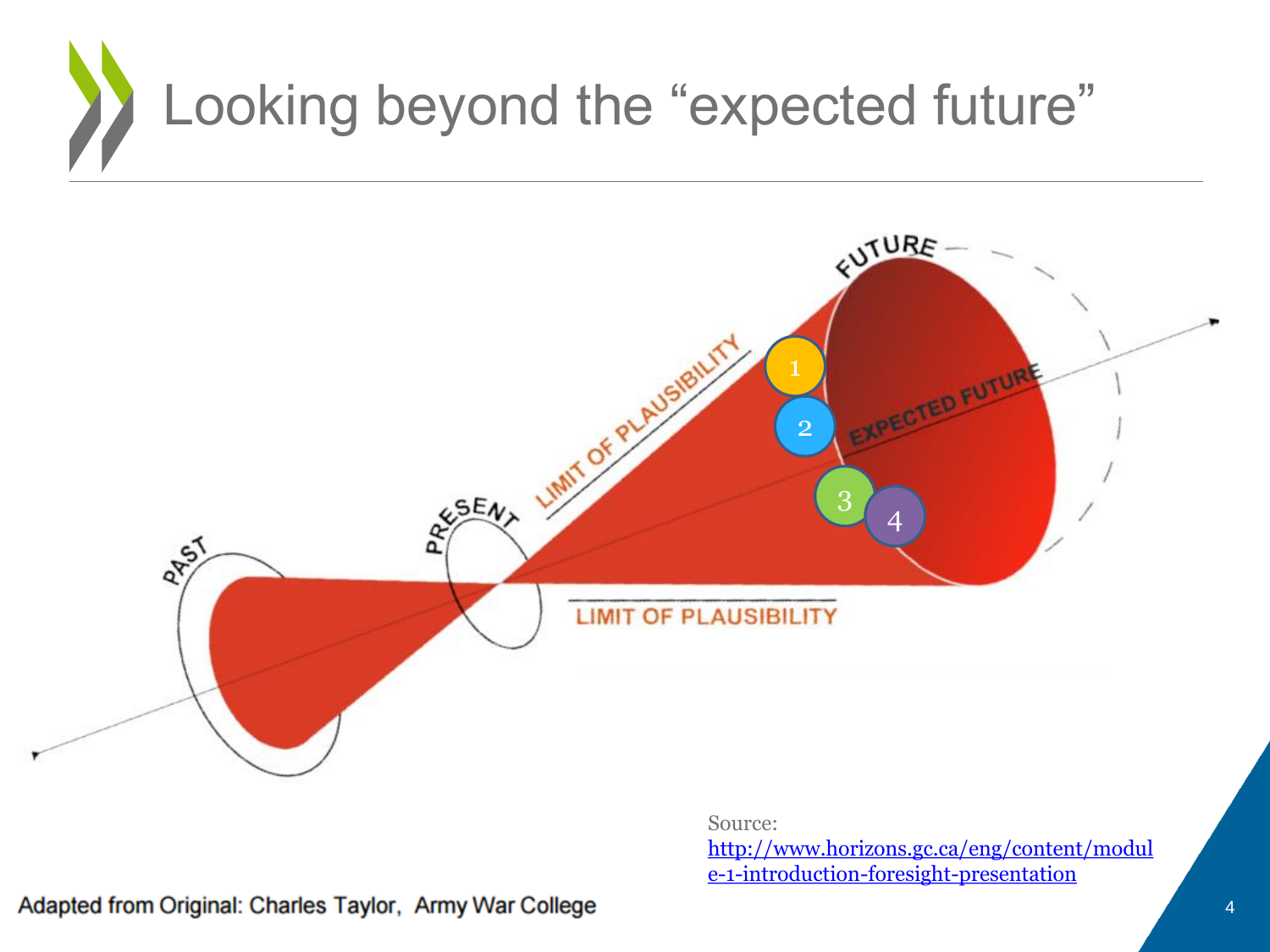

• Identifying new opportunities and challenges

• 'Future-proofing'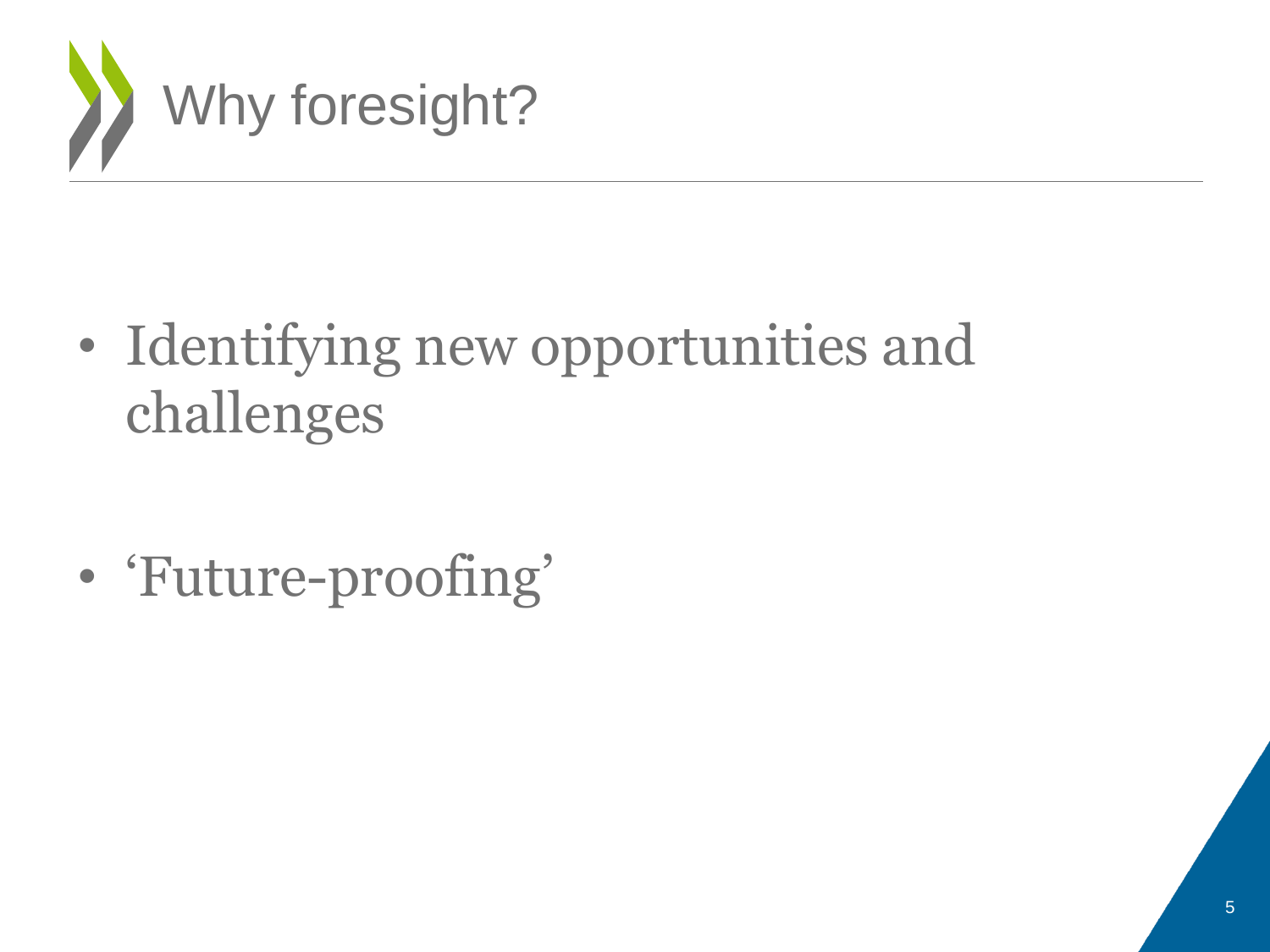

## In a time of rapid change and rising uncertainty, responsible policy-making requires considering and preparing for the unexpected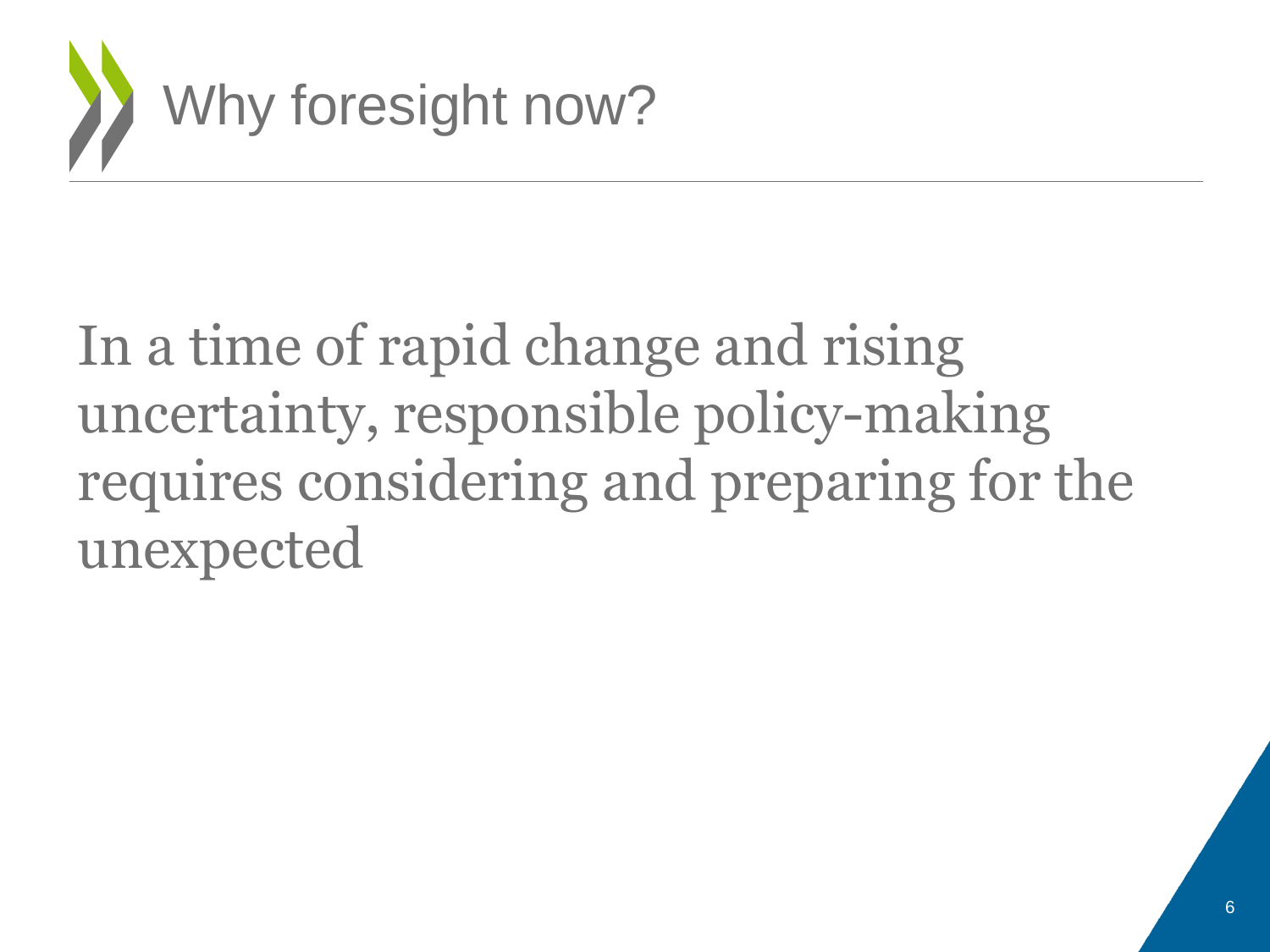

## DRAFT SCENARIOS FOR DIGITAL TRANSFORMATION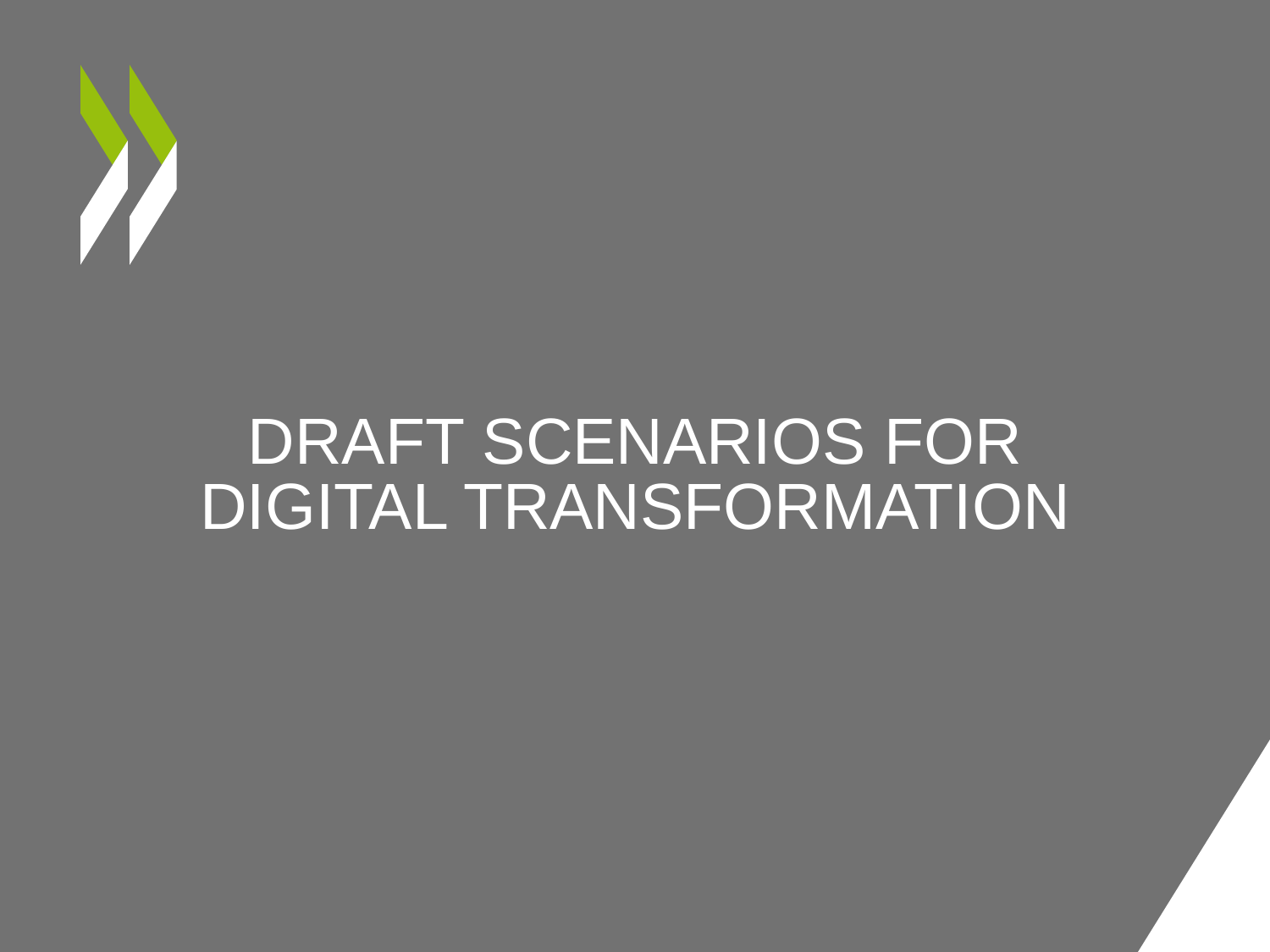

- "What if" digital transformation happened faster than expected?
	- Critical uncertainties
	- Alternative plausible scenarios

Later, cross-impact with other megatrends (demography, environment) and policy areas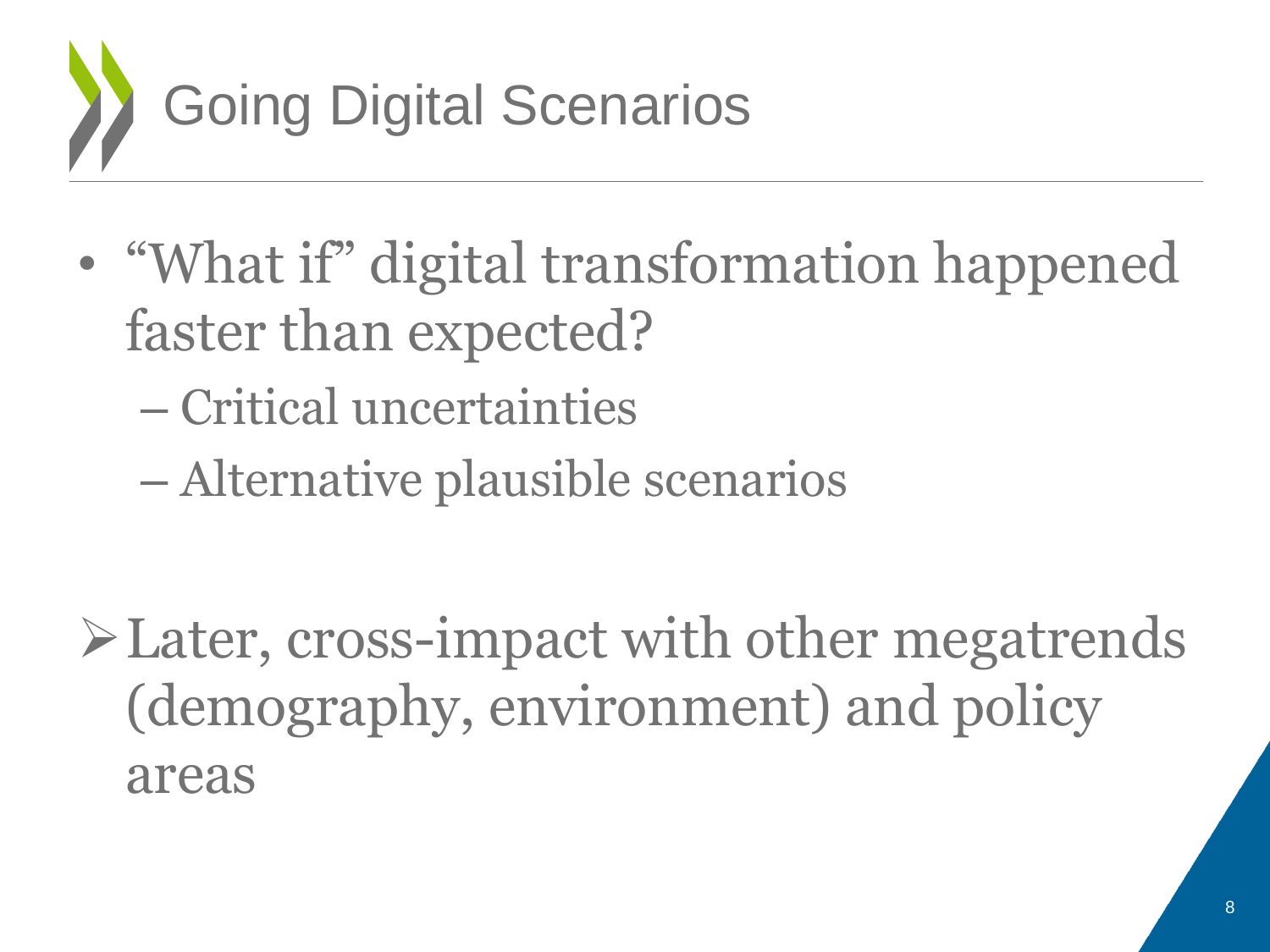



• A way of presenting a range of distinct, plausible, provocative alternative futures to challenge assumptions and expectations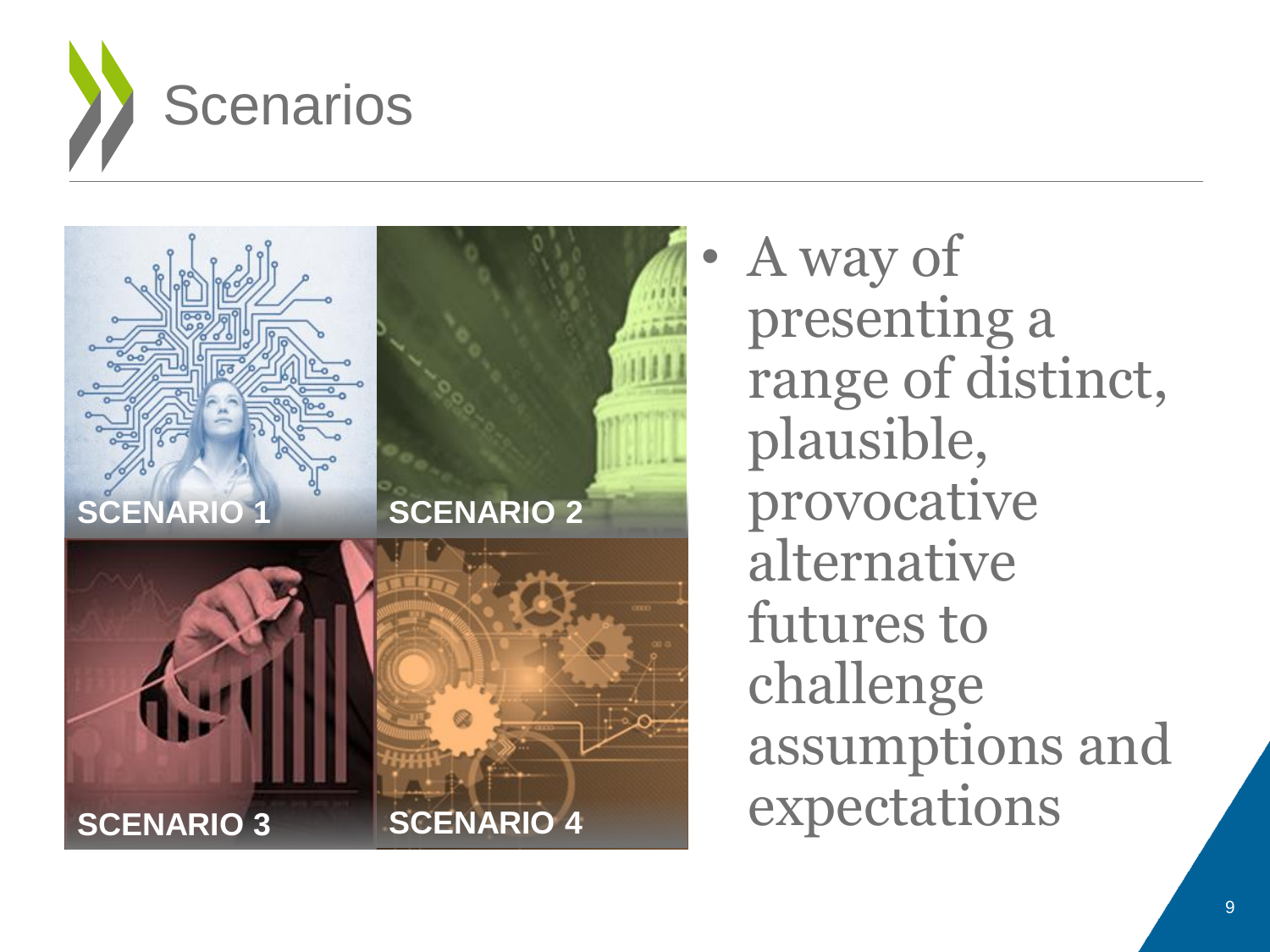## Foundations of "hyper-digital" futures in 2030

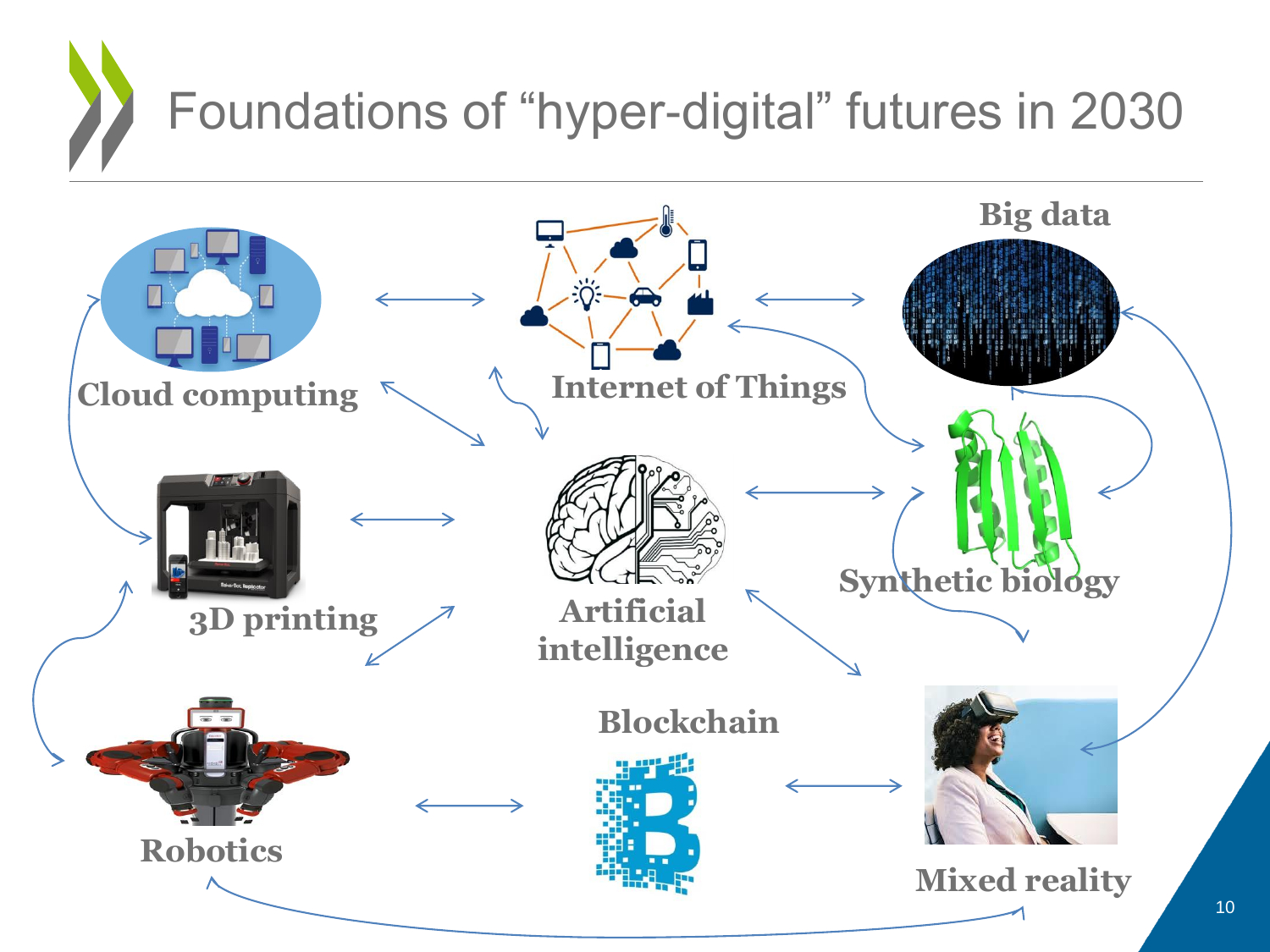## What if digital transformation happened faster than expected?

Plausible common elements of 'hyper-digital' futures in 2030-35:

- Universal connectivity
- Digital business models disrupting most industries
- Physical production mostly automated
- Work increasingly virtual
- Global trade mostly in digital files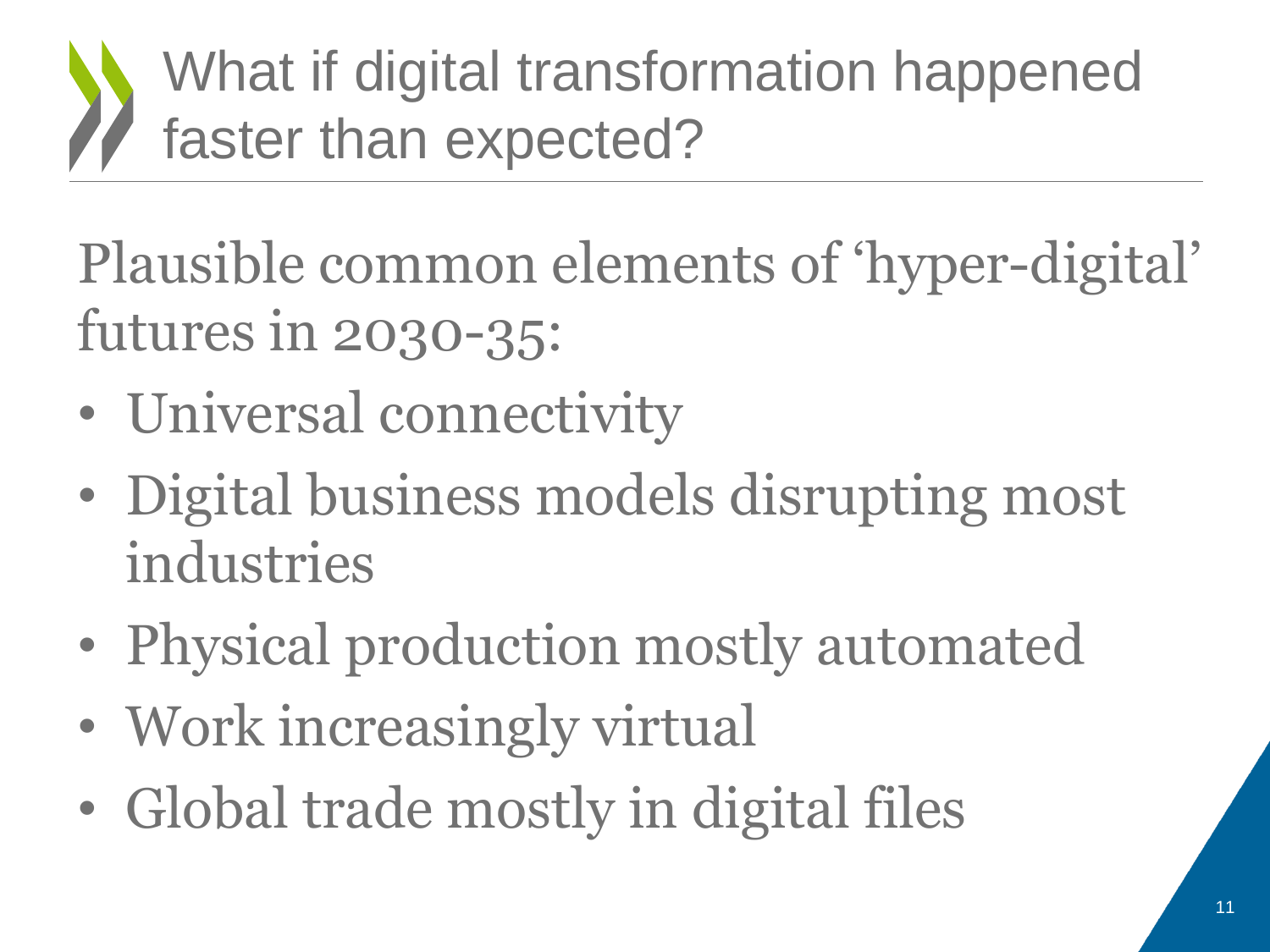## Some key critical uncertainties about the future in 2030

#### • **Who controls the data**

- Individuals
- Governments
- Corporations
- Nobody?

#### • **Market structure**

- a few global tech platforms
- continuous decentralised disruption?

#### • **International trade**

- digital free trade
- new frontiers in cyberspace?

#### • **Internet**

- globally integrated
- national/regional blocks?
- **Technological unemployment** 
	- low
	- high?

#### • **Nature of work**

– More self-employment and gig-work?

#### • **Demand for skills**

– High cognitive skills needed less or more?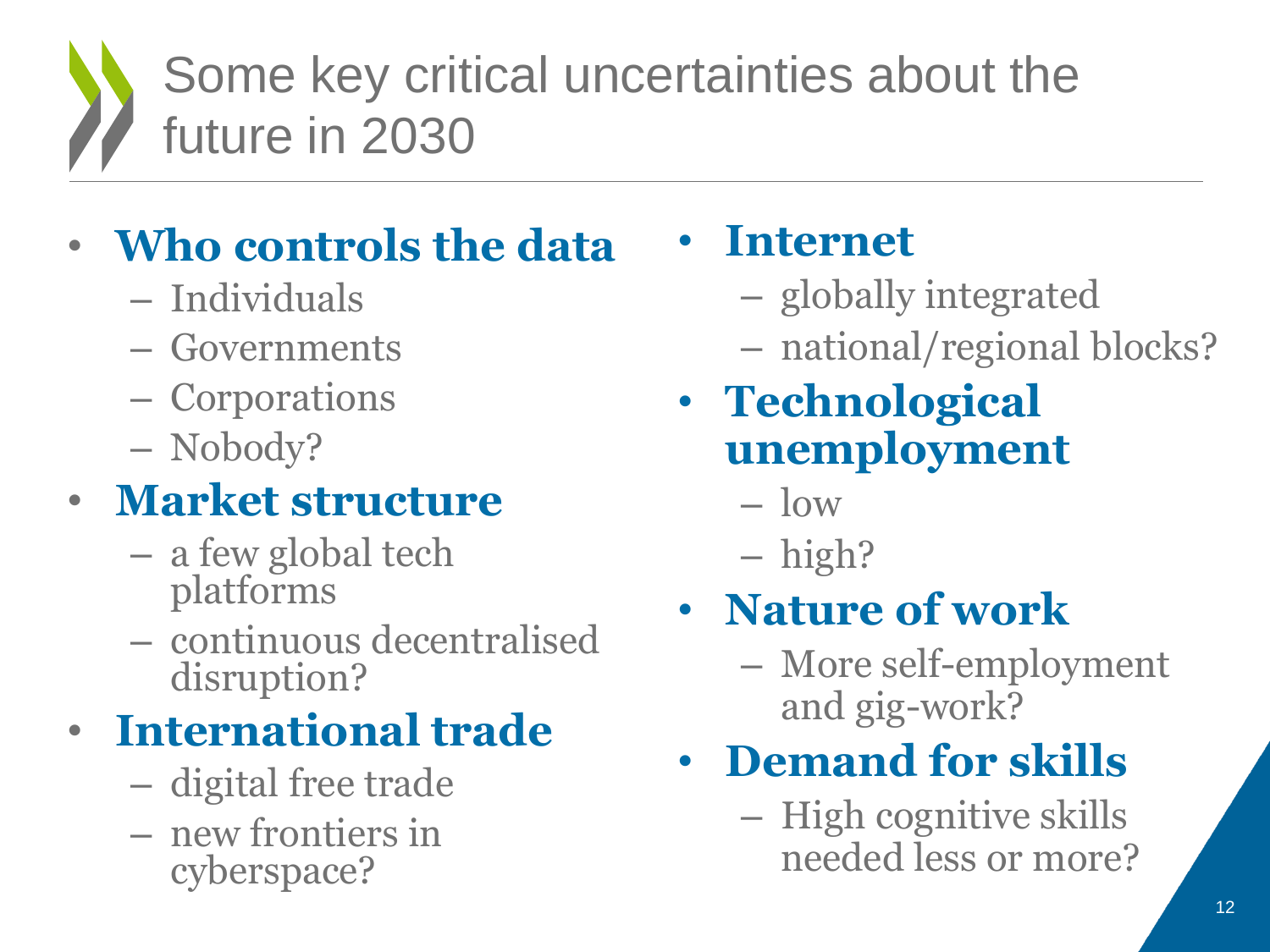## Some key critical uncertainties about the future in 2030 (cont.)

#### • **Well-Being:**

- Less or more inequality?
- Better or worse mental health and long-term happiness?

#### • **Security and Privacy:**

- Low or high cyber risk?
- The end of privacy?

#### • **Trust and cohesion:**

- End of truth?
- Polarisation?

#### • **Governance**

- What role for governments in the global digital economy?
- What new forms of global governance could emerge?
- **Other**

– ?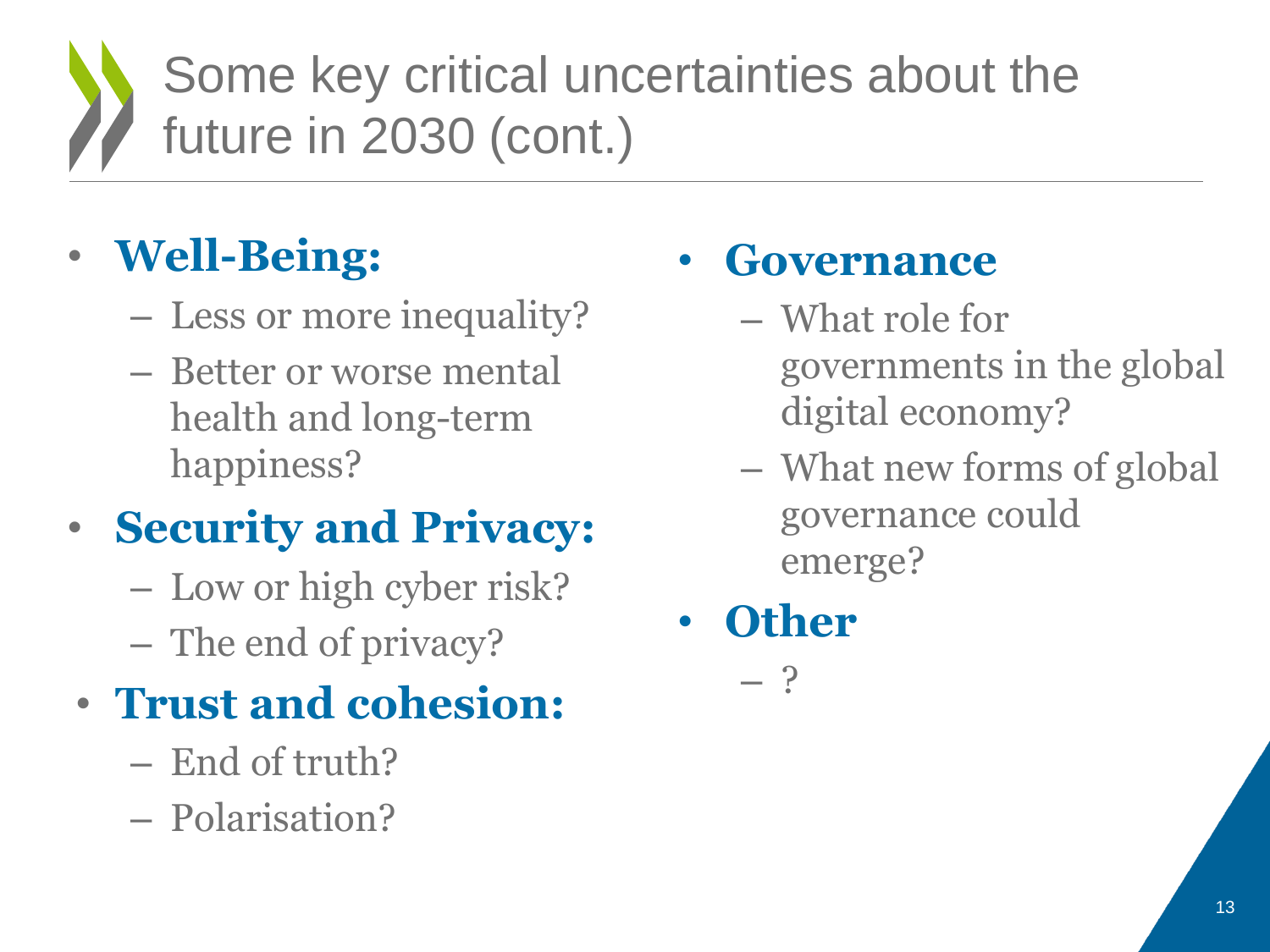



Empowered individuals in a multilateral world.

States as platforms. Splinternet.

Global tech platforms are the new world order.

AI-enabled abundance and panopticon.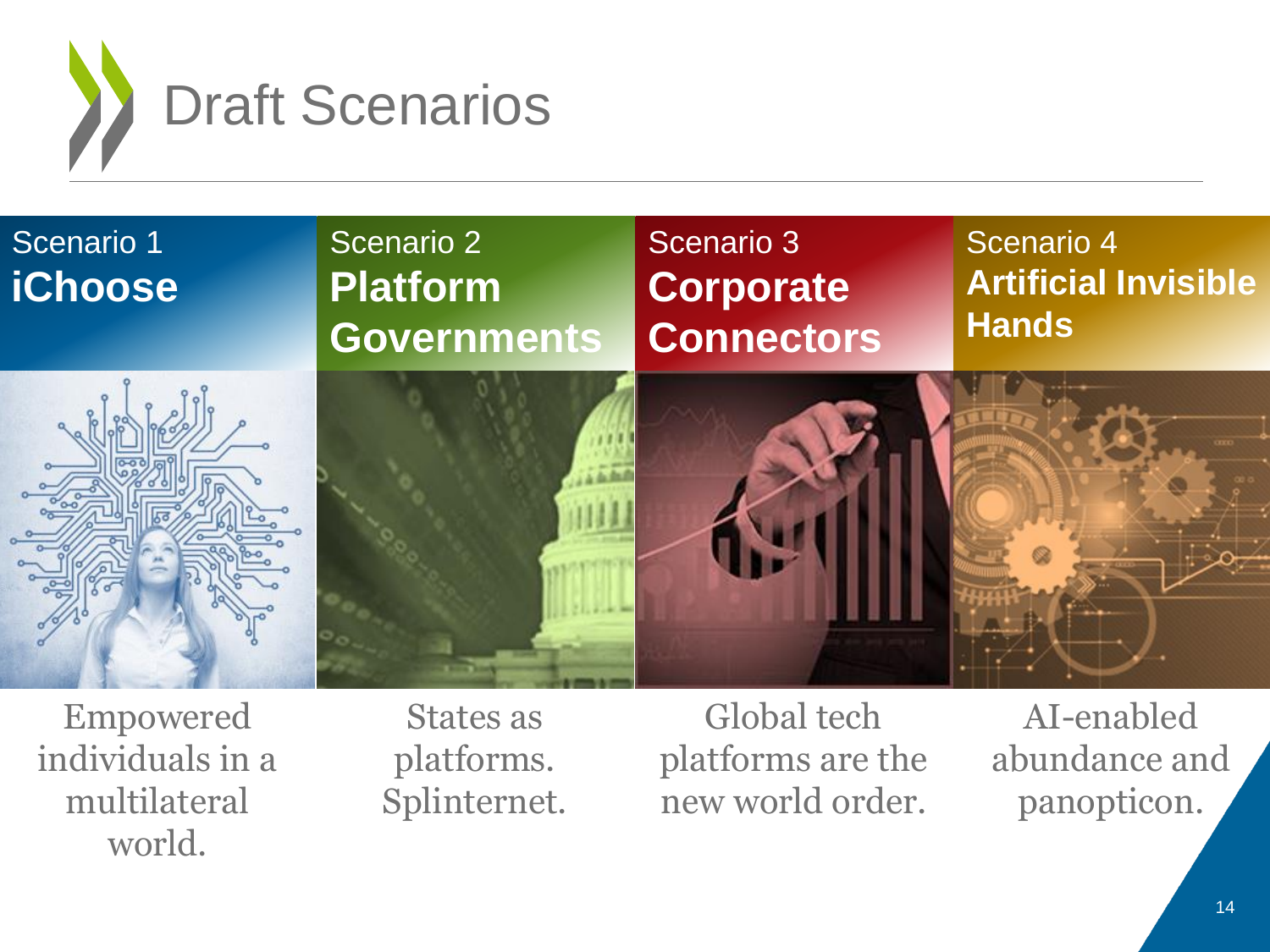

• If we take seriously the possibility that the world is entering a period of increasingly rapid change and high uncertainty, what changes might be needed to public policymaking in Iceland?

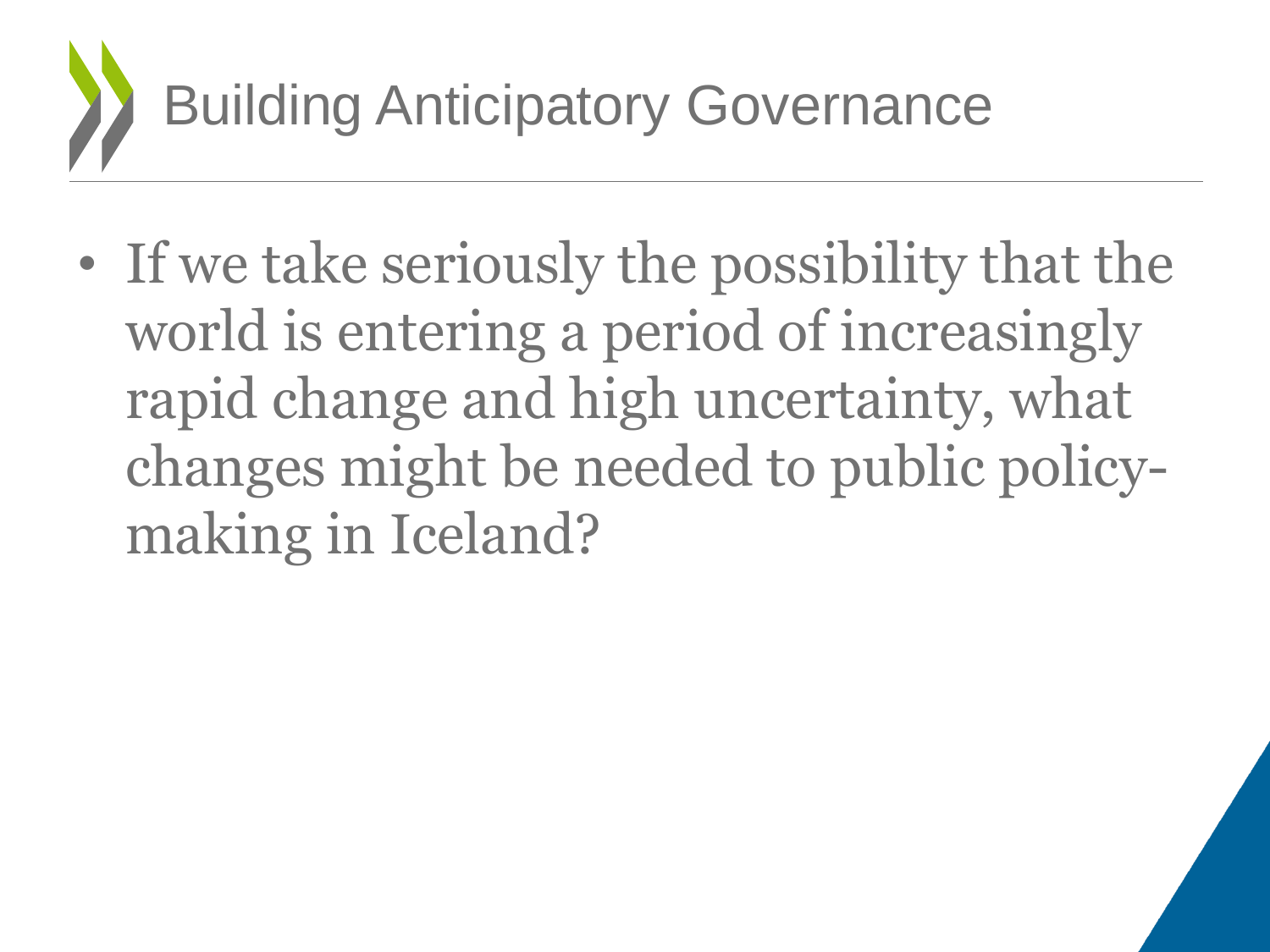## Anticipatory Governance – Some Key Potential System Components

- High level demand
- Regular foresight studies
- Central foresight unit (or committee)
	- Cross-cutting studies
	- Builds capacity
- Foresight units/champions in ministries
- Societal engagement
- Integration in policy-making process